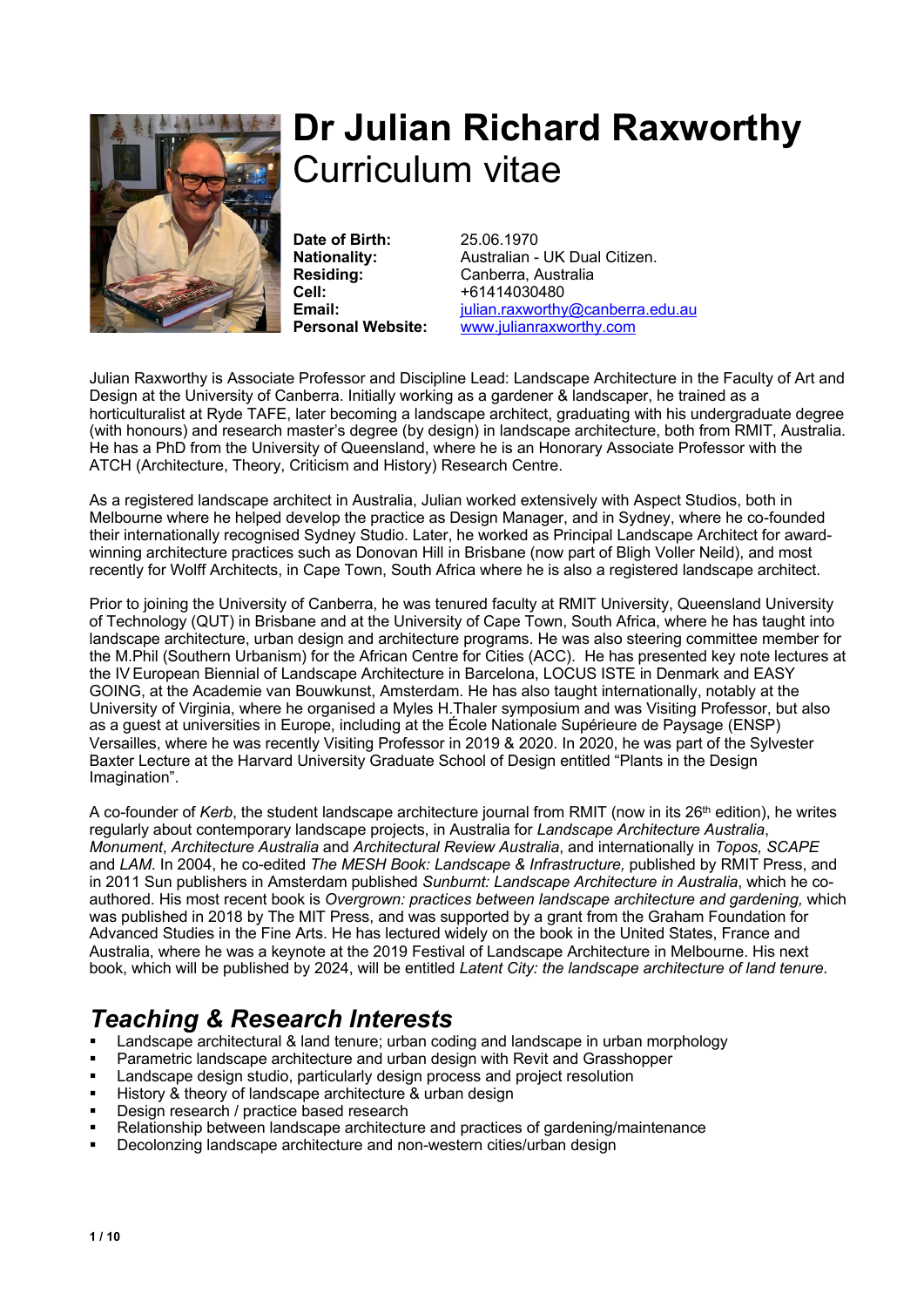## *Qualifications*

| ٠              | Robert McNeel & Associates                                                |               |
|----------------|---------------------------------------------------------------------------|---------------|
|                | Beginner, Intermediate Grasshopper Online Certificate                     | 2016, 2018    |
| ٠              | <b>National Research Foundation (NRF)</b>                                 |               |
|                | NRF Rated Researcher                                                      | $2015 - 2018$ |
| ٠              | South African Council for the Landscape Architectural Profession (SACLAP) |               |
|                | Professional Landscape Architect                                          | $2015 - 2018$ |
| $\blacksquare$ | University of Queensland                                                  |               |
|                | Doctor of Philosophy (PhD)                                                | $2003 - 2013$ |
| ٠              | Australian Institute of Landscape Architects                              |               |
|                | Registered Landscape Architect                                            | $1997 -$      |
| ٠              | <b>RMIT University, Melbourne</b>                                         |               |
|                | Masters by Research (Landscape Architecture)                              | $1996 - 2002$ |
|                | Bachelor of Landscape Architecture (Hons)                                 | 1993 – 1995   |
| ٠              | Ryde College of Horticulture, Sydney                                      |               |
|                | Associate Diploma of Applied Science (Landscape)                          | 1988 - 1992   |
|                | <b>Bush Regeneration Certificate</b>                                      | 1991          |

## *Employment*

## *Academic*

| $\blacksquare$                | University of Canberra                                                       |               |  |
|-------------------------------|------------------------------------------------------------------------------|---------------|--|
|                               | Associate Professor and Discipline Lead: landscape architecture              | $2021 -$      |  |
| ٠                             | l'École nationale supérieure de paysage (ENSP) de Versailles                 |               |  |
|                               | <b>Visiting Professor</b>                                                    | 2019, 2020    |  |
| $\blacksquare$                | University of Queensland                                                     |               |  |
|                               | Honorary Associate Professor                                                 | 2019-         |  |
| ٠                             | University of Cape Town                                                      |               |  |
|                               | Acting Head of School                                                        | 2017          |  |
|                               | Senior Lecturer & Convenor MLA/MUD programs                                  | 2014-2018     |  |
| ٠                             | University of Technology, Sydney                                             |               |  |
|                               | <b>Adjunct Faculty</b>                                                       | 2013          |  |
| $\blacksquare$                | University of Melbourne<br><b>Adjunct Faculty</b>                            | 2012          |  |
| $\blacksquare$                | University of Virginia                                                       |               |  |
|                               | <b>Visiting Professor</b>                                                    | 2012          |  |
| $\blacksquare$                | Queensland University of Technology                                          |               |  |
|                               | Senior Lecturer                                                              | 2006 - 2011   |  |
| ٠                             | University of Western Australia, Perth                                       |               |  |
|                               | <b>Visiting Research Fellow</b>                                              | 2004          |  |
| ٠                             | <b>RMIT University, Melbourne</b>                                            |               |  |
|                               | Senior Lecturer in Landscape Architecture                                    | $1997 - 2003$ |  |
| <b>Landscape Architecture</b> |                                                                              |               |  |
|                               | Wolff Architects, Cape Town                                                  |               |  |
|                               | Principal Landscape Architect                                                | $2018 -$      |  |
| $\blacksquare$                | Julian Raxworthy Free-Range Landscape Architect                              |               |  |
|                               | <b>Director</b>                                                              | $2008 -$      |  |
| ٠                             | QUT Complex Landscape Collaborative                                          |               |  |
|                               | <b>Director</b>                                                              | 2009 - 2011   |  |
| ٠                             | Donovan Hill Architects                                                      |               |  |
|                               | Principal Landscape Architect                                                | $2008 - 2009$ |  |
| ٠                             | <b>ASPECT Sydney Pty Ltd</b>                                                 |               |  |
| ٠                             | Co-founder                                                                   | 1999 - 2001   |  |
|                               | <b>ASPECT Melbourne Pty Ltd</b><br>Design Manager                            | $1997 - 2002$ |  |
| ٠                             | Belt Collins Australia (inc. Waterforms & Attractions International), Sydney |               |  |
|                               | Landscape Technician and Graduate Landscape Architect                        | 1995 - 1997   |  |
| $\blacksquare$                | Hassell, Sydney                                                              |               |  |
|                               | Landscape Technician                                                         | $1994 - 1995$ |  |
|                               |                                                                              |               |  |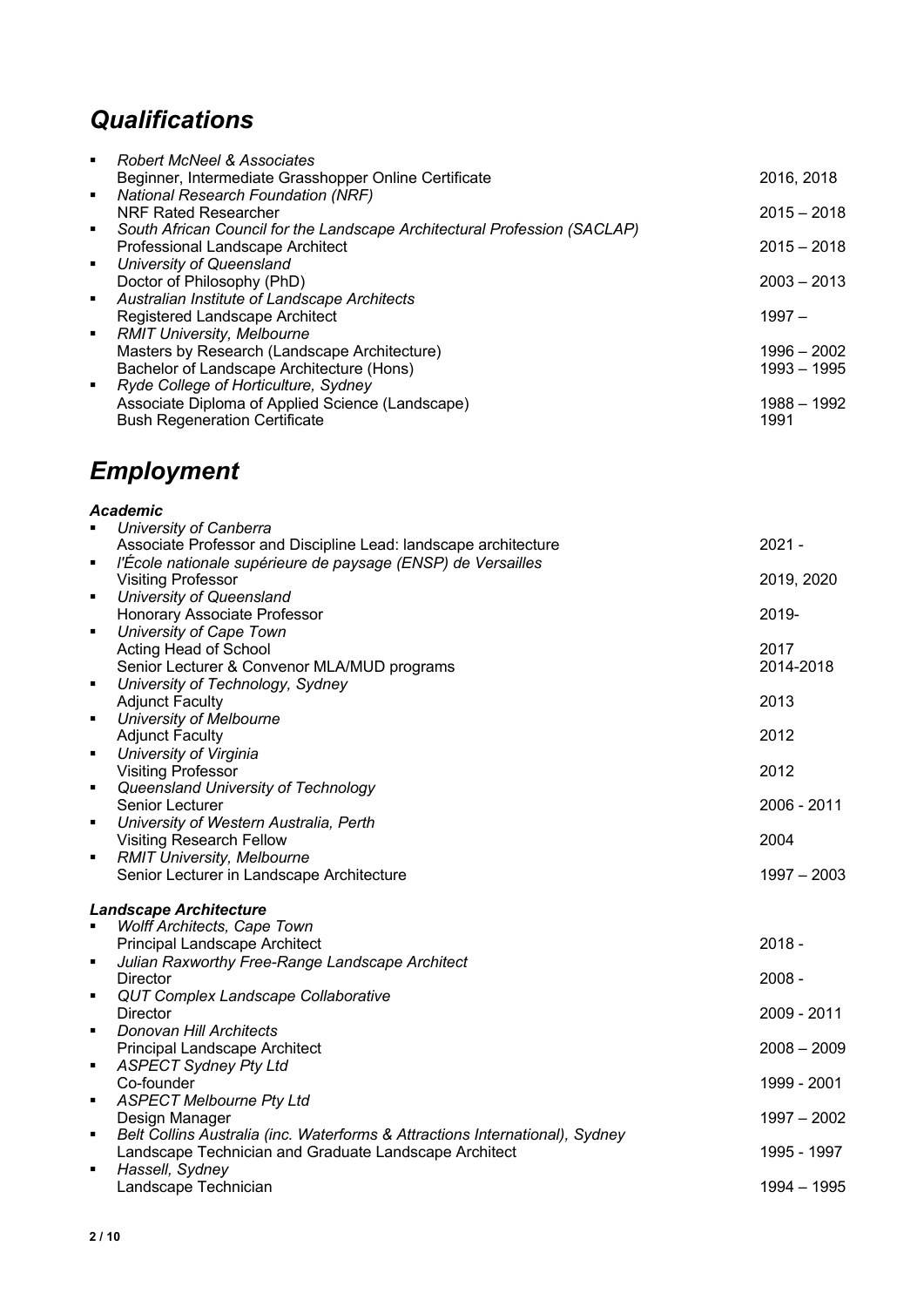#### *Landscape Trade (Construction & Gardening)*

§ *Indigenous Landscapes* Co-Proprietor 1991 – 1993 § *Woollahra Municipal Council* Landscape Tradesperson 1990 – 1993 § *Branching Pty Ltd* Apprentice Landscaper 1989

## *Research*

### **Higher Degrees**

#### **Research Degree Examinations**

- (2019) Karin Helms, Doctor of Philosophy, RMIT University<br>■ (2016) Ida Breed, Doctor of Philosophy, University of Pretor
- § (2016) Ida Breed, Doctor of Philosophy, University of Pretoria
- (2018) Lana Marias, Master Technologiae: Horticulture, Tshwane University of Technology
- External examination for graduating design theses: RMIT, UNSW, University of Adelaide, UNITEC Auckland, VUW Wellington, University of Pretoria

#### **Dissertation Supervision**

- PhD Associate Supervision: Clinton Hindes (UCT 2016-), Claudia Taborda (UQ 2019-)
- Master of Urban Design: 3 students UCT (2017)
- Master of Landscape Architecture: 17 students UCT (2014-2018)
- § Master of Architecture: 1 student UWA (2004), 1 student QUT (2006)
- Bachelor of Landscape Architecture (professional): 22 students RMIT (1996-2003), 2 students UWA (2004)

### **Publications**

#### **Awards**

§ (2016) Individual publication grant from Graham Foundation for the Advancement of the Fine Arts for *Overgrown: practice between landscape architecture and gardening*

#### **Books (3)**

*Solo-authored Book (1)*

§ (2018) *Overgrown: practices between landscape architecture and gardening*, The MIT Press, Cambridge, Massachusetts.

Reviews/Press:

- Rod Barnett (2019) Landscape Review
- Thierry Kandjee (2019) JoLA
- Johan N Prinsloo (2019) Architecture SA
- Damian Holmes (2019) World Landscape Architecture
- Catherin Bull (2019) Landscape Architecture Australia
- Extract in (2019) Foreground
- Wallace Honiball (2019) Pro-Landscaper SA
- Zach Mortice (2018) "What Makes Us Us" LAM

#### *Co-authored Book (1)*

§ and Ware (2010), S.A, *Sunburnt: Landscape Architecture in Australia*, Sun publishers, Amsterdam (Recipient of 2010 AILA Research and Communications Excellence Award)

*Edited Book (1)*

§ (2004) Raxworthy, J. & J. Blood (eds), *The MESH Book: Infrastructure/Landscape*, RMIT Press, Melbourne. (Recipient of 2005 AILA Research and Communications Commendation Award)

#### **Book Chapters (12)**

- § (2018) "Decolonizing Landscape Architecture" from Brisbin, C & Thiessen (eds) *The Routledge Companion to Criticality in Art, Architecture and Design*, Routledge: London
- § (2016) "Building a Wilderness with Louis Le Roy" from Strauss, C & A.P Pais (eds) *The Slow Reader: A resource for design thinking and practice*, Valiz, Amsterdam
- Lee, G & Diedrich, L (2012) "Transects: Developing an Experience-based Methodology for Design Education and Design Research" from Jonas, M & Monacella, R. (eds). *Exposure: Design Research Practice in Landscape Architecture* Melbourne: Melbourne Books. 150-165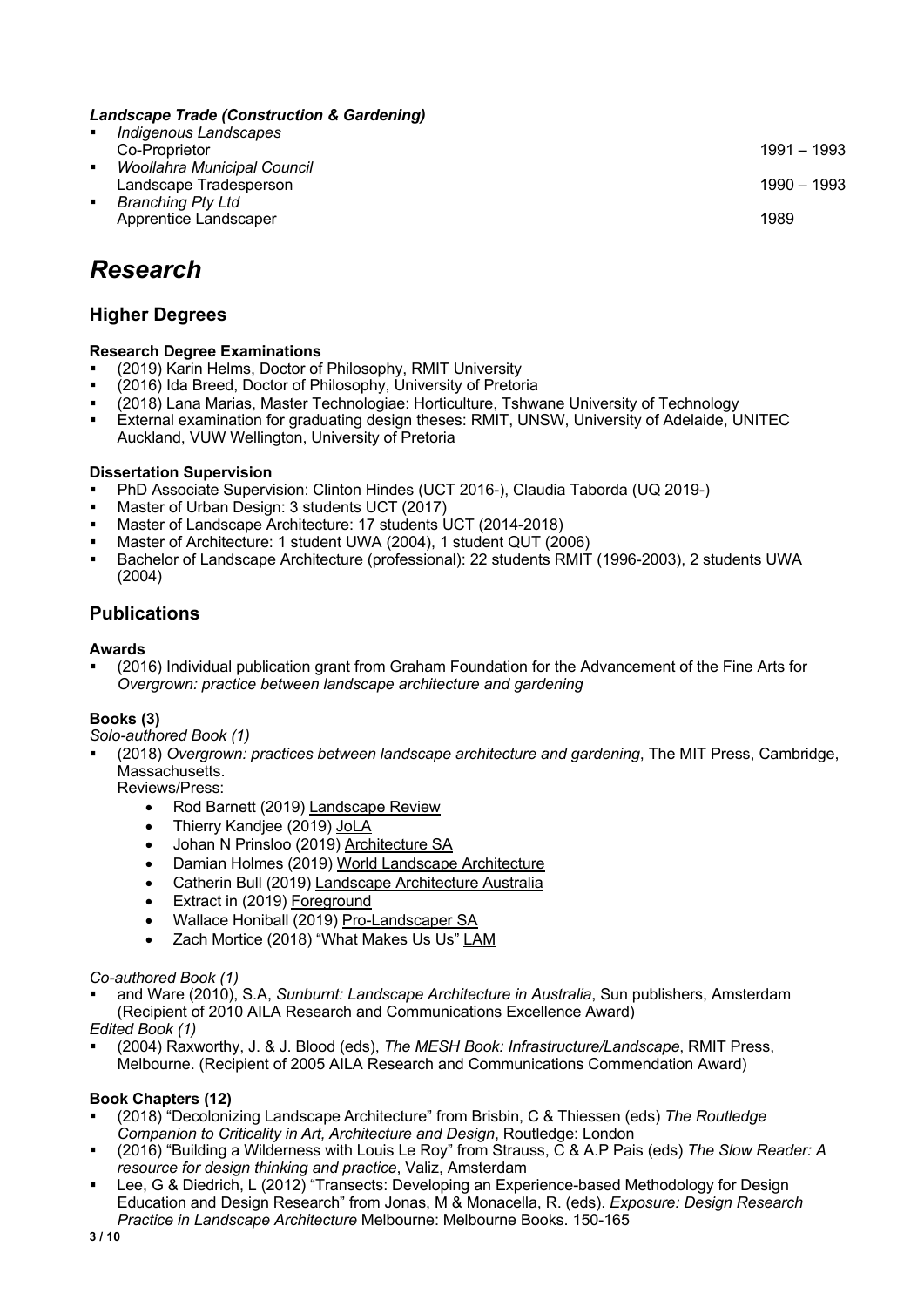- <sup>■</sup> and S. Costello (2012) "The Real Unreal: Lessons learnt from the Atherton Gardens" from Dodd, M., Harrisson, F. & Charlesworth, E. (eds). *Live Projects: Designing with People*, Melbourne: RMIT University Press. 38-
- § (2012) "James Street Urbanism" from McNamara, A. (ed). *Sweat: the subtropical imagination.* Brisbane: Institute of Modern Art. 161-180
- § 2013) "Sydney University: Messy Contexts and Civic Spines." In *Taylor Cullity Lethlean: Making Sense of Landscape*, edited by Gini Lee and Sue-Anne Ware, 148-151. Washington DC: Spacemaker Press.
- § (2009) "Surface Strategies" from Jiang, J (ed) *Topotek 1-Personal Public Space*, INL Press, Shanghai, pp.4-7
- § (2009) "Prologue" from McGowan, T, *Transforming Uncommon Ground: the Gardens of Vladimir Sitta*, Bloomings Books, Melbourne pp.9-18
- <sup>■</sup> (2008) "Transgressing Edges and Doing Time: Evolving New Urban Contexts " Landscape: Product/Production. COAC, Barcelona**:** 282-293
- and Bauer, K, Razzell, C (2004). "Infrastructure: Practices of landscape architecture" from Raxworthy, J. & J. Blood (eds), *The MESH Book: Infrastructure/Landscape*, RMIT Press, Melbourne.
- § (2002) Topos, Topology or Topography. Technique. P. Connolly and R. van der Velde. Melbourne, RMIT University Press**:** 36-70.
- § (2005). Room 4.1.3 and Australian landscape architecture. Room 4.1.3: Innovations in landscape architecture. R. Weller. Philadelphia, University of Pennsylvania Press**:** 172-178.

### **Peer Reviewed Papers (13)**

#### *Peer-Reviewed Journal Papers (8)*

- § (2020). "Land AS: Conflicting Definitions of Land and Disciplinary Relations to It in Landscape Architecture." Urban Transcripts 3(5): 20-33.
- § (2020) "Situated Practice: Gardening as a Response to Ownership and Ground in Girona." Spool 7(1): 41– 52.
- § (2017)."'"A Rose by Any Other Name': the long journey of *Mirabilis jalapa* to Europe, Gugulethu." Folio(1): 20-33.
- § (2016). "The Best Garden in 'Europe': Tracing Provenance in South Africa." LA+(5 Identity)
- § (2016) "The Sitio Roberto Burle Marx: A Case Study in the Garden as Scientific Laboratory or Vegetal Studio for a Moving Work of Art?" Landscape Review 16(2): 59-70.
- **•** (2015) "born to be wild: heat leaks, and the wrong sort of rewilding."  $\underline{LA+(1 \text{ Wild})}$ : 86-91.
- § (2011) "Gardening forms: landscape architecture and gardening in Sven-Ingvar Andersson's garden at Marnas" JoLA, Issue 12, Autumn 2011.
- § (2008) "Sandstone and Rust" JoLA (Autumn 2008): 68-83
- $\overline{a}$  (2000). "Melbourne Streetscape: a critical review." Landscape Review 2000-6(2),pp.43-50.
- § (1997) "Specificity: the impossibility of not projecting." Landscape Review **3**(2): 43-50.

*Peer Reviewed Conference Papers & Proceedings (5)*

- and Fraschini, M (2021), "TERRITORIES MADE BY MEASURE: The Parametric as a Way of Teaching Urban Design Theory." In *Architecture in the Age of Disruptive Technologies*, edited by Sherif Abdelmohsen, Tamer El-Khouly, Zaki Mallasi, and Amar Bennadji, 494–506. Cairo.
- § (2014) "Human Labour; Green Return" In *XXV World Congress of Architecture*, edited by Amira Osman, Gerhard Bruyns and Clinton Aigbavboa. Durban: UIA 2014 Durban.
- and Brisbin C.A (2008) "Veranda Urbanism : projecting the veranda edge onto the city", from Hawker, R & Woodrow, R (Eds.) *Annual Conference of the AAANZ Art Association of Australia and New Zealand*, 2008, Brisbane
- § (2004) "Writing gardens gardening drawings: Fung, Brunier and gardening as a model of landscape architectural practice." Landscape Review Special Issue: CELA 2004 - Here and there? **9**(1): 196-200.
- (2004). "Transactions with chance in the garden". LIMITS, RMIT University, Society of Architectural Historians, Australia and New Zealand, pp.401-405
- § (2003) ""Landscape Symphonies": Gardening as a source of landscape architectural practice, engaged with change". PROGRESS, University of Sydney, Society of Architectural Historians, Australia and New Zealand, pp.259-262

#### **Non-Peer Reviewed Articles (80)**

#### *International publications (24)*

- <sup>■</sup> with Hindes, C (2021). "Book Review" Patch Atlas." Journal of Landscape Architecture (In Press)
- § (2020) "Book Review: Lo-Tek: Design by Radical Indigenism". Landscape Architecture Magazine (May 2020)
- § (2019) "Book Review: Landscape architecture in the Middle East". Landscape Review **18**(2):36-44
- § (2019) "On Beauty". SCAPE **16:** 126-127.
- (2017) Durban Renewal Pixley House in Durban, South Africa, by Designworkshopsa. The Architectural Review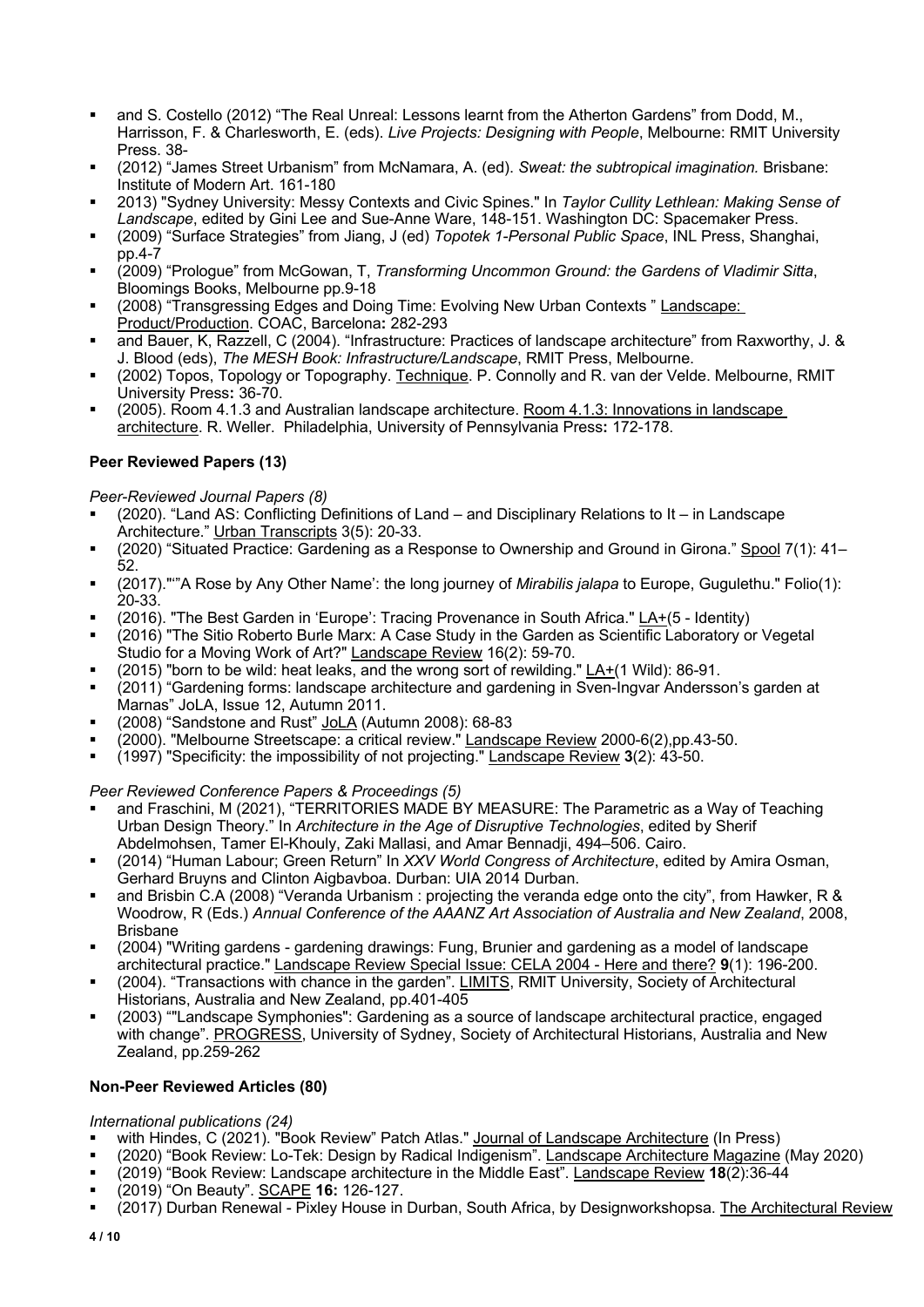1441(May 2017) 7.

- § (2017). "The discourse of the digital in contemporary landscape architecture." Journal of Landscape Architecture **12**(2): 88-93.
- § (2016). "So it flows: book review of "Landscape as Urbanism: a general theory"." Landscape Architecture Magazine (July 2016): 154-163.
- (2016). "Making Landscape Architecture in Australia by Andrew Saniga (review)." Landscape Journal **35**(1): 127-129.
- § (2016). "Book Review: "Episodic Urbanism: The RMIT Urban Spaces Project 1996–2015"." Journal of Landscape Architecture **2016**(3).
- (2016) "The Women's Opportunity Centre by Sharon Davis Design is an icon to which foreign aid can attach'" Architectural Review (http://www.architectural-review.com/buildings/the-womens-opportunitycentre-by-sharon-davis-design-is-an-icon-to-which-foreign-aid-can-attach/10001055.fullarticle)
- (2012) "The Australian Carbon Battle" 'scape (1/2012):10
- (2012) "The East London Green Grid in Hackney Wick" 'scape (2/2011): 36-41
- § (2012) "Enlightenment at Burning Man", http://www.uncubemagazine.com/magazine-01- 6934589.html#!/page35
- (2011) "An impressive walkway for Cockatoo Island" 'scape (1/2011): 82-85
- (2011) "Parramatta Road: Infrastructure as the opposite of growth" Topos (75): 26-31
- (2011) "The Social Dimension of Crisis" Topos (76): 64-69
- § (2011) "on Change." *Lunch* no. 6: Systems.
- <sup>■</sup> (2011) "Nature, form, landscape: Malene Hauxner's practice of history" *'scape* (1/2011): 60-69
- § (2010) "Australian landscape architecture evolution" Paisea Dos (5): 12-17
- § (2009) "The playground in Sydney Park is a skilfull and generous insertion" 'scape (1/2009): 80-83
- (2008) "Barcelona Bienal 2008: in pursuit of context" 'scape (2:2008): 6-7
- (2007) "A Response to Dryness in Australia" 'scape (2/2007):37-45
- (2007) "Bike park in Groningen, The Netherlands" Topos (61): 14
- § (2007) "Prags Boulevard in Copenhagen: from run-down strip to boulevard" 'scape (2/2007): 68-72
- § (2006) "A Lava Park in Spain" Topos (55): 90-94
- (2005). "Taranaki Wharf in Wellington." Topos (52): 29-33

#### *Australian publications (59)*

- § (2020) "Models without numbers: landscape and Vogt" Landscape Architecture Australia 165 54-59
- § (2009) "St Kilda Foreshore Promenade" Landscape Architecture Australia (122): 48-53
- <sup>■</sup> (2009) "Southbank Education and Training Precinct" Landscape Architecture Australia (123): 50-55
- (2009). "Former Water Police Site." Monument(92): 92-96
- § (2009) "Nature as Model" Australian & New Zealand Journal of Art (9:1/2): 241-242
- § (2008) "Interview with Patrick Blank" Landscape Architecture Australia (118): 59-60
- § (2008) "Inside/Outside" Landscape Architecture Australia (117):.69-70
- § (2008). "BrisVegas to the Pink Poodle: Redeeming the Conurbation of Brisbane and the Gold Coast." Kerb(16): 96-102.
- <sup>■</sup> (2008) "Sam Fizsman Park" Landscape Architecture Australia (118): 42-47
- <sup>2</sup> (2008). "Cate Consandine". Artichoke (22)
- § (2008) "Life on the Outside: Reinventing the Aussie Garden" Driven (03:08): 16-21
- (2007) "Topotek 1: Paradise Remix" Landscape Architecture Australia (115): 76-77
- (2007) "4th Biennal Europea De Paisatge" Landscape Journal (26:2–07): 335-336
- <sup>a</sup> (2007) "Fieldwork & SCAPE" Landscape Architecture Australia (113): 77
- (2007) "Art for architectures sake?" Architectural Review Australia(103): 28-30.
- (2007) "Julian Raxworthy visits Münster" Landscape Architecture Australia (116): 81
- <sup>■</sup> (2007) "Merovingian Ring-Fort" Landscape Architecture Australia (113): 54-56
- $\bullet$  (2007) "Village Green" Monument (82): 98-101
- (2007) "Accidental Amenity" Landscape Architecture Australia (115): 50-51
- (2007) "Gardens Le Grande" Driven (04:07): 44-47
- <sup>■</sup> (2006) "Beyond the Sound Barrier" Driven (11:06): 18-23
- § (2005). "Critical matters" Landscape Australia 26(1): 8-9.
- § (2005). "Capability Green" Architectural Review Australia(91): 24-26.
- § (2004). "Landspace landscapism." Architectural Review Australia(88): 24-26.
- § (2004). "The Passionate Critic." Architecture Australia **93**(3): 50.
- § (2004). "Eco-cosmpolitanism." Monument(59): 90-94.
- § (2004). "Versatility with Flatness." Architectural Review Australia(87): 88-94.
- § (2004). "Reinvigorating the Rural." Architecture Australia **93**(6): 50-51.
- § (2004). "The Big Blue." Monument(62): 62-67.
- § (2004) "The critical in Ken." Architectural Review Australia(89): 24.
- and T. Sack (2004). "Tricking up the suburb." Kerb(13): 10-12.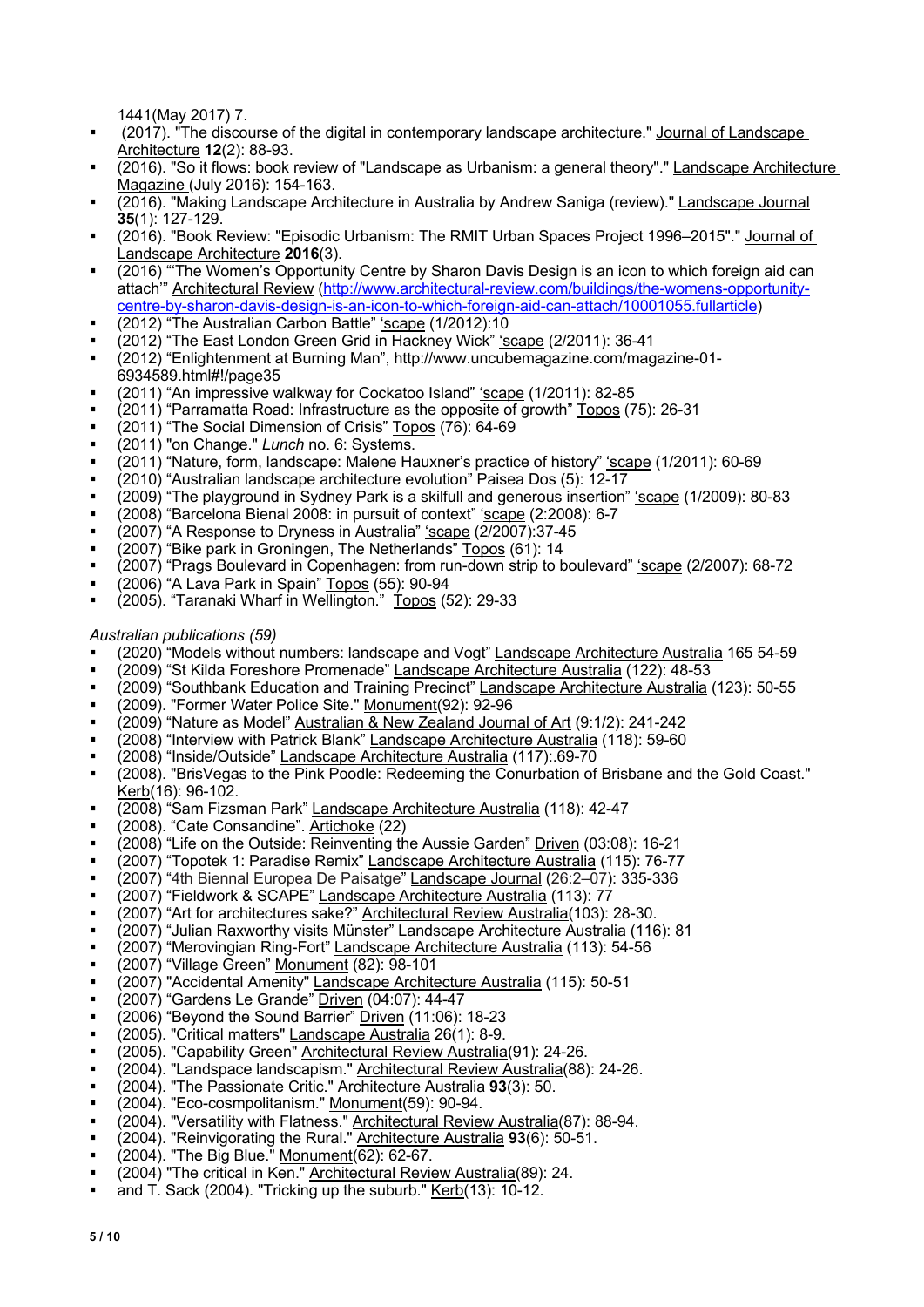- § (2004). Introduction. Finito 2003. H. Quinn. Melbourne, School of Architecture & Design, RMIT University**:**   $4 - 5$ .
- § (2004). "Informe." Kerb(13): 66-67.
- § (2003). "City Spaces Elizabeth Mossop." Architecture Australia **92**(3): 40.
- § (2003). "Birrarung Marr." Architectural Review Australia(84): 46-49.
- $(2003)$ . "Circling the Square." Monument(54): 66.
- § (2003). "Critical opinion: The Docklands precinct." Landscape Australia **25**(3): 19-22.
- § (2003). "Wet Potential." Kerb(12): 46-48.
- <sup>■</sup> (2003). "Modern Landscape Michael Spens." Architectural Review Australia(85): 16.
- § (2003). "Talking Landscape." Architecture Australia **92**(2): 29-30.
- <sup>■</sup> (2003). Catalogue Essay. from a slow dark light. J. Scicluna. Melbourne, Bus Gallery.
- <sup>■</sup> (2003). "Love at First Sight Sanja Pahoki." Photofile(68): 89-90.
- <sup>■</sup> (2002). "Visionary Gardens Ernst Cramer." Monument(48): 110.
- § (2002). Heath Gifford and Sally Prideaux. Finito 2001. Y. Romanin. Melbourne, School of Architecture & Design, RMIT University**:** 40.
- § (2002). "Attention to Detail." Monument (46): 28.
- (2002). Catalogue Essay. a thin white line. C. Consandine and S. Pahoki. Melbourne, First Site Gallery.
- **•** (2001). "The Lie of the Land." **Monument**(40): 94-97.
- (2001). "Beyond the Grassy Knoll." Monument(42).
- (2001). "Blues and Greens." Monument(44): 114.
- <sup>■</sup> (2001). "The Lie of the Land." Monument(40): 94-97.
- (2001). "(Devo)lution." <u>Kerb(</u>9): 74-77.
- and K. Bauer (2000). "Paradise is just where you are right now" : A subjective history of landscape architecture at RMIT. Landscape Australia. **22:** 336-341.
- <sup>■</sup> (2000). "A Compost History St Kilda Botanic Gardens." Monument(36): 109.
- $\bullet$  (2000). "21 Plus Half-Time Club." Monument(37): 108-109.
- § (1999). "Juxtapraxis Catherine Bargwanna & Elizabeth Roet." Monument(32): 104-105.
- § (1999). "Silence, Please Magdalena Moreno." Monument(30): 103.
- **•** (1998). "Terrain Op's." Kerb(5): 65-67.
- **•**  $(1997)$ . "Fig.1 Simone Slee." Monument(22): 99-100.
- (1997). Catalogue Essay. Inactivity. M. Goldsmith. Melbourne, Centre for Contemporary Photography.

### **Public Lectures/Appearances**

#### *International Key-note Address' (9)*

- § (25 February, 2020) Sylvester Baxter Lecture Plants in the Design Imagination, Harvard GSD
- (12 September, 2019) International Festival of Landscape Architecture, Federation Square, Melbourne
- § (20 September, 2010) Thaler Lecture Symposium, University of Virginia, Charlottesville
- § (10 April, 2008) "Oz-LA" EASY GOING Academie van Bouwkunst, Amsterdam
- (16 19 January, 2007) Workshop Coordinator and Lecturer, Design Week, Louisiana State University, United States
- § (1 June, 2007) "Mute Form: Expressionism in European Landscape Architecture", Locus Iste: The World in Denmark, Denmark Architecture Centre (DAC), Copenhagen
- § (21 September, 2007) "Transgressing edges and doing time", Occasional Lecture, Victoria University, Wellington, New Zealand
- (6 May, 2006) "Wide rows versus long columns" Launch of first edition of "-scape" Magazine, Wagenegen, Netherlands.
- (27 April 2 May 2006) Workshop Guest and Lecturer International Landscape Architecture Workshop, Ecole Superior Nationale du Paysage Versailles
- (24 March, 2006) "Transgressing edges and doing time" IV European Biennial of Landscape Architecture. COAC, Barcelona.

#### *Other International Lectures/Events (19)*

- § (21 May 2021) *Architecture Thesis Prize Jury,* Syracuse University
- § (8 March 2021) *Overgrown: practices between landscape architecture and gardening,* Green New Deal Seminar, The Knowlton School, Ohio State University
- § (22 February 2021) *Dividing Bridges and Bridging Divides,* Green New Deal Seminar, Harvard Graduate School of Design
- <sup>■</sup> (11 February 2021) *Overgrown: practices between landscape architecture and gardening, LandLab* Lecture Series, University of Virginia
- <sup>■</sup> (9 June, 2020) "Site & Specificity in Landscape Architecture" Webinar, Manipal University, Jaipur.
- § (6 January, 2020) *Overgrown: practices between landscape architecture and gardening,* École Nationale Supérieure de Paysage (ENSP) Versailles
- § (2 October, 2019) *Overgrown: practices between landscape architecture and gardening,* Lawrence Hall,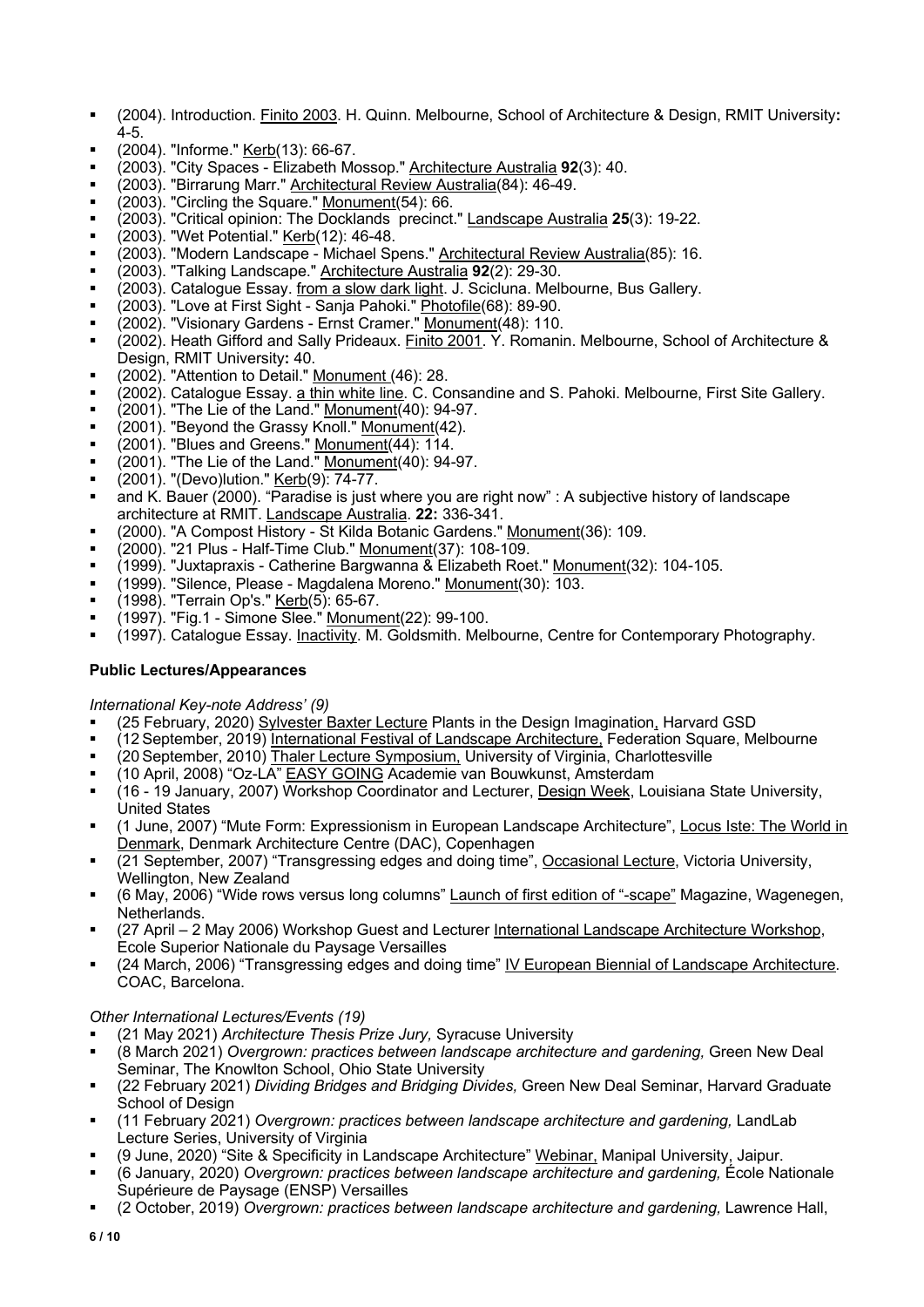University of Oregon

- (27 September, 2019) *Overgrown: practices between landscape architecture and gardening.* Hearst Lecture, Cal Poly San Luis Obispo
- § (23 September, 2019) *Overgrown: practices between landscape architecture and gardening,* University of Southern California
- § (1 November, 2018) *Overgrown: practices between landscape architecture and gardening,* Grantee Talk, Graham Foundation for Advanced Studies in the Fine Arts, Chicago
- § (26 October, 2018) *Overgrown: practices between landscape architecture and gardening,* Lecture, Department of Landscape Architecture, Cornell University, Ithaca.
- § (25 October, 2018) *Overgrown: practices between landscape architecture and gardening,* John R. Bracken Lecture, Stuckeman School, Pennsylvania State University, State College.
- § (24 October, 2018) *Overgrown: practices between landscape architecture and gardening,* LARP Brown Bag Series, University of Pennsylvania, Philadelphia.
- § (23 October, 2018) *Overgrown: practices between landscape architecture and gardening,* Department of Landscape Architecture Event, Harvard Graduate School of Design, Cambridge, Massachusetts.
- § (23 October, 2018) *Overgrown: practices between landscape architecture and gardening,* Author Talk: Q&A with Peter del Tredici, MIT Bookstore,Cambridge, Massachusetts.
- § (5 April, 2018) *Current Research*, EiABC (Ethiopian Institute of Architecture, Building and Construction)
- § (1 April, 2015) *Enfocando a Mudança Física em Paisagismo*, Universidade Federal do Rio de Janeiro.
- § (28 March, 2015) *Lineages and Trajectories* Symposium, University of Virginia (Video Lecture).
- § (5 May, 2014) *Design for Urban Disaster Conference*, Harvard University (Video Lecture).
- (24 July, 2013) Landscape Theory Symposium, University of Cape Town.
- (17 July, 2013) "Novelty and Change in the Designed Landscape" ILASA Cape Lecture, Cape Town.
- (22 September, 2010) Curator Talk, Sunburnt Exhibition, Elmaleh Gallery, Campbell Hall, Charlottesville
- <sup>■</sup> (13 September, 2010) "Inside the Australian LA Studio", ASLA National Congress, Washington DC
- (19 September, 2006) "Transgressing edges and doing time", Occasional Lecture, Danish Centre for Forest and Landscape Planning, KVL University, Denmark

*Conference Presentations (7)*

- § (3 February, 2018) "Village as City: redefining urban design by considering the pre-colonial African City", African Centre for Cities International Urban Conference, University of Cape Town.
- § (7 September, 2007) "Thoughts on Design Process", Symposium: Process, Kaleide Theatre, RMIT **University**
- and S. Costello (5 February, 2004) "The Landscape of Community Safety." Housing and Social Development: Emerging Theoretical Issues in Asia-Pacific. Asia-Pacific Network for Housing Research. Graduate House, University of Hong Kong
- § (31 September, 2004) "Scale = Architecture + Landscape." 200 Mile City. Australian Institute of Landscape Architects. QUT Gardens Theatre, Brisbane
- § K. Bauer and C. Razzell (April, 2001). "Peripheri-city." City Edge 3 Centre Vs Periphery. City of Melbourne. Playbox Theatre, Melbourne
- (12 April, 2002). "Water and the City" Water Sensitive Design Seminar. Centre for Design at RMIT. Kaleide Theatre, Melbourne
- (23 August, 2002) "Streetscape and identity along the Olympic Highway." People + Places. Australian Institute of Landscape Architects, Stokes Hill Wharf Complex, Darwin

#### *Local Lectures (Australia and NZ) (19)*

- § (22 October, 2019) *Overgrown: practices between landscape architecture and gardening,* Bligh Voller Nield Architects, Brisbane
- § (21 October, 2019) "Rituals of Title"*,* ATCH Research Seminar*,* University of Queensland
- § (17 October, 2019) *Overgrown: practices between landscape architecture and gardening,* University of Technology Sydney (UTS)
- § (15 October, 2019) *Overgrown: practices between landscape architecture and gardening,* University of South Australia
- § (30 July, 2015) *Artificial Positions: Conversations in the Expanded Field*, University of Queensland. (Video Lecture). (20 October, 2012) Panel Member, Origins of Consciousness, Sydney
- and Brisbin, C A (30 March, 2009), "Veranda urbanism : 2008 Masters in Architecture Research", Local Detached Timber House and Urban Veranda Phenomena Symposium, Institute of Modern Art, Brisbane
- § (15 October, 2008) "REAL UNREAL: the reality of "the project" between academy & community" Live Projects Symposium RMIT University, Melbourne
- § (6 December, 2008) "Los Libros Locos: a typology of psychoactive books", Entheogenesis Australia 2008, University of Melbourne
- § (21 January, 2008) Respondent for Alexander Alberro Lecture Robert Smithson's Mirror Games, IMA, Brisbane
- § (24 April 2008) "The Psychedelic Library" Taboo Topics 1: Psychedelic Research, IMA, Brisbane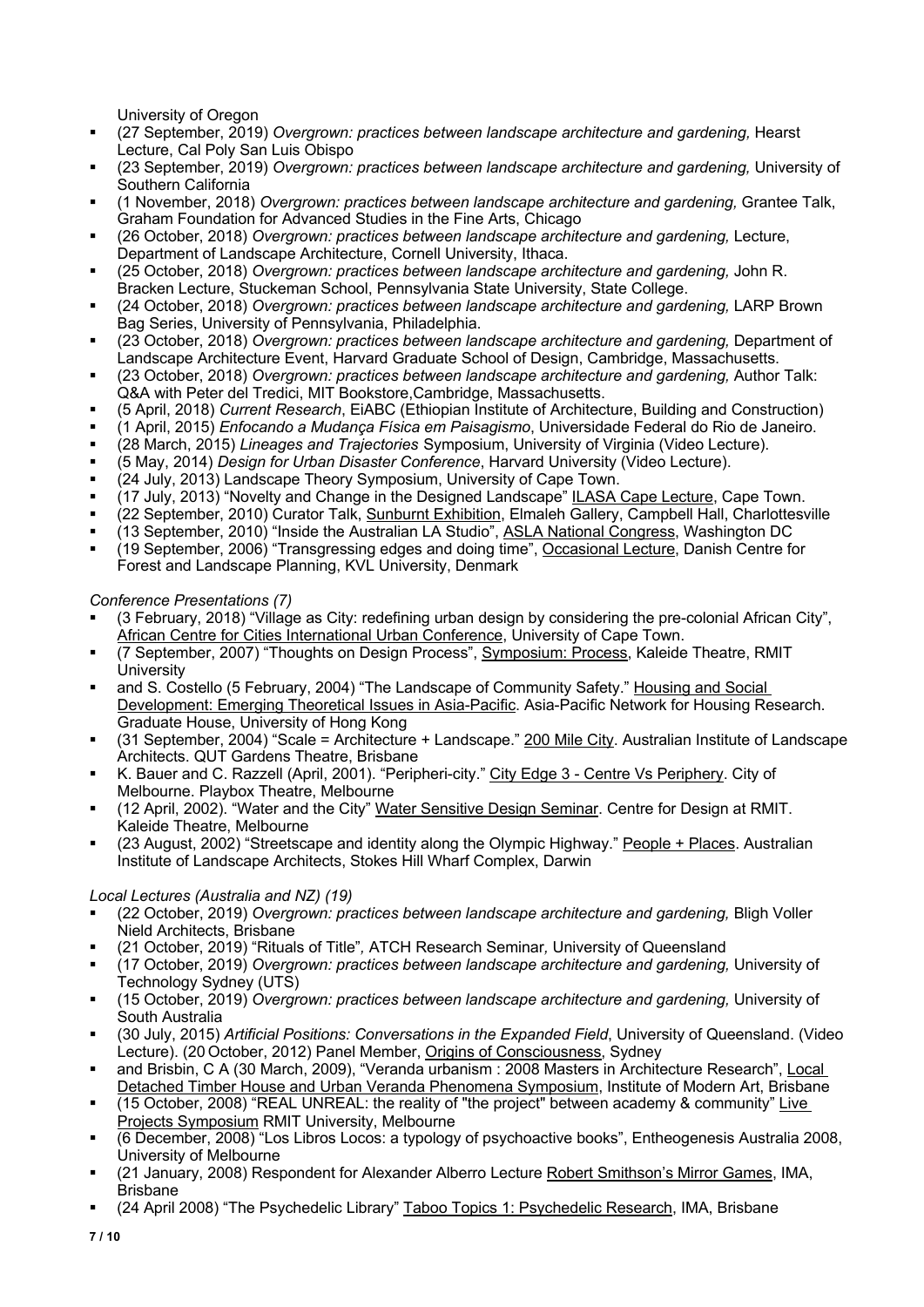- § (31 May, 2007) "Freerange LA; a case study in independent practice", Independent Practice Workshop, CLUBS Art Initiative, Melbourne
- (20 November, 2007) "Transgressing edges and doing time", Occasional Lecture, University of Adelaide, North Terrace
- (18 August, 2006) "Paternalism, Propaganda, Public Space" Public Space Symposium, School of Architecture and Design, RMIT University
- (21 August, 2006) "French landscape architecture and the ENSP Versailles School" Contemporary Landscape Architecture History Mini-series, RMIT University
- § (5 September, 2006) "Transgressing edges and doing time", School Lecture Series, QUT Gardens Point
- <sup>■</sup> (22 April, 2005) "Labour, Tactics: Inside and Out ." Inside Out. IDEA Conference, Domain House, **Melbourne**
- <sup>■</sup> (4 November, 2005) "Three projects and Change." Masters by Project Graduate School. School of Architecture and Landscape. UNITEC, Auckland
- § (3 November, 2004) "Wide rows versus long columns." Masters by Project Graduate School. School of Architecture and Landscape. UNITEC, Auckland
- § (September, 2003) "Wide rows versus long columns." Deans Lecture Series. Faculty of Design and Building, Queensland University of Technology. Brisbane

## *Teaching*

## **Curricula**

#### **Design Studio**

- § Advanced landscape design studios: RMIT (1996-2003), UWA (2004), UQ (2005), QUT (2006-2011), UVA (2012), UCT (2014-2018), ENSP Versailles (2019-2020), UC (2021). Studio topics have included:
	- § Suburban modification, streetscape and urban design
	- Speculative site analysis & site specificity
	- Topographic and surface manipulation
	- Regional planning and design
	- **■** Landscape infrastructure
	- Public housing
	- Design development
	- § African field studios
	- Park and campus design
	- § Master of Urban Design studios: QUT (2006-2007), UCT (2017 2018)
- Introduction to landscape architecture (1<sup>st</sup> year/conversion): RMIT (1997-1999), QUT (2007-2011), UCT (2017-2018)
- § Collaborative or interdisciplinary studios: RMIT (2002-2003), QUT (2008), UCT (2017)
- § Architecture studios: UQ (2005), UTS (2013)
- § Interior design studio: UTS (2013)

#### **History and Theory**

- § Urban design theory: UCT (2017-2018), UQ (2020)
- § Contemporary landscape architecture theory: RMIT (1996-2003), UCT (2014-2019)
- § Landscape architecture history: RMIT (2016-2018), QUT (2008-2011), UCT (2015-2018)

#### **Communication**

- § Rhino/Grasshopper: UCT (2016-2018)
- § Landscape drawing/representation: QUT (2008-2011), UCT (2016-2019)
- Experimental drawing/computing seminars: UWA (2004), UVa (2012)
- § Photoshop/InDesign: RMIT (1994-1995)
- § AutoCAD: RMIT (1994-1995), UNSW (1995)

#### **Construction**

- § Landform grading: RMIT (2002-2003), UC (2021)
- § Landscape construction & documentation: QUT (2006)
- § Water feature design and documentation: RMIT (1996)

#### **Design Workshops**

- § University of Oregon 2019
- § l'École nationale supérieure de paysage (ENSP) de Versailles 2006, 2008
- Louisiana State University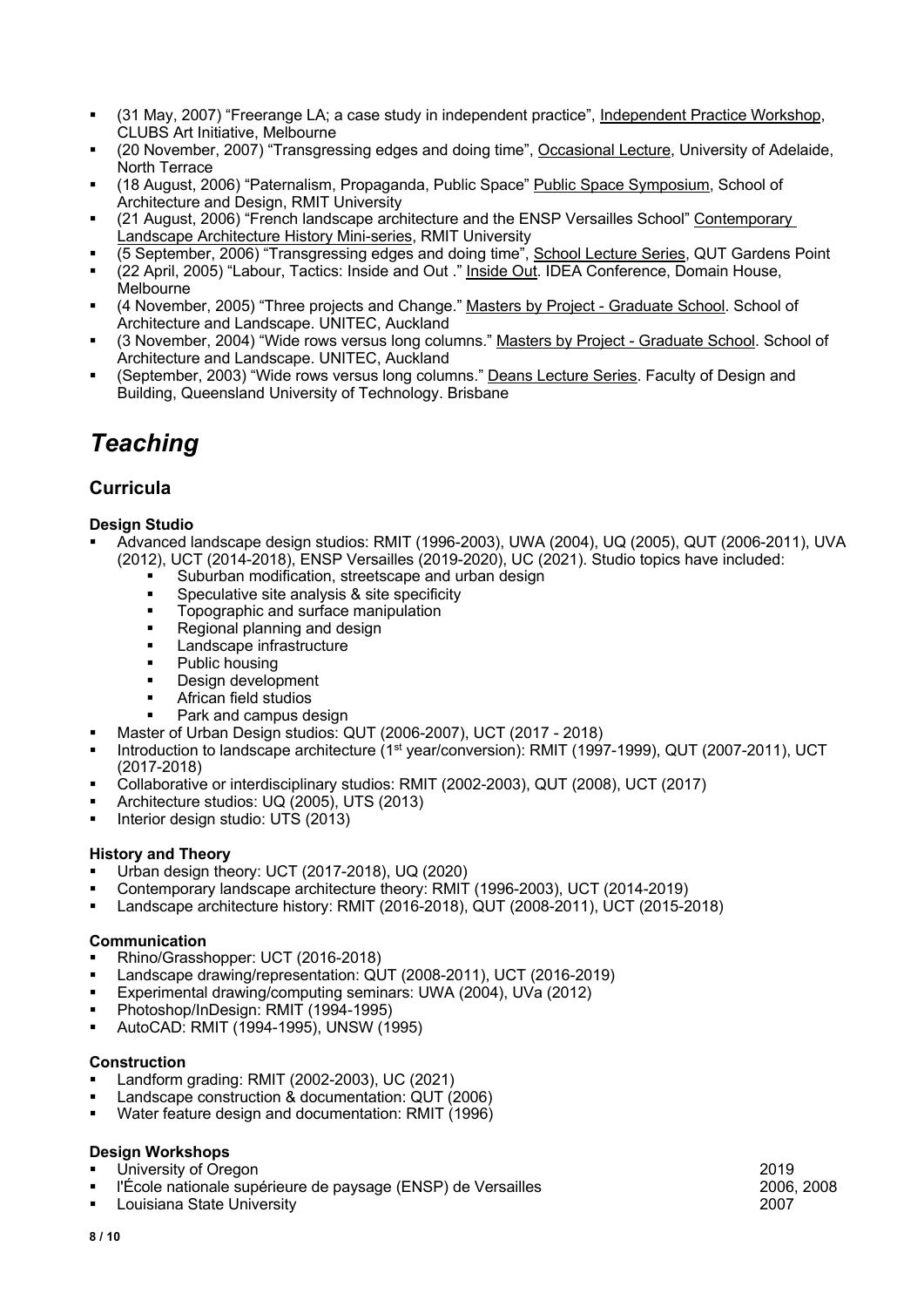#### **Study Tours**

- § Traveling studio for the Master of Landscape Architecture and Master of Urban Design programs at UCT:
	- 1. Addis Ababa, Ethiopia (2018)
	- 2. Kampala, Uganda (2017)
- Series of collaborative study tours around the theme of "water landscapes" with the Karlsruhe University (contacts: Henri Bava (Agency TER) and Lisa Diedrich), University of Copenhagen (Torben Dam) and QUT:
	- 1. Danesect (2011): Denmark and Norway
	- 2. Rhinesect (2010): Basel to Rotterdam along the Rhine
	- 3. Big Transect Too (2009): Adelaide to Sydney via Broken Hill

## *Practice*

## **Projects**

- § (2020) Inala Density & Diversity Demonstration Project Brisbane (Schematic Design, Design Development & Planting Documentation), Baber Studio
- § (2018) Altydgedacht Wine Cellar, Durbanville (Schematic Design), Julian Raxworthy Landscape Architect
- (2018) Boschendal Farm, Agterdam Cottages, Stellenbosch (Schematic Design), Wolff Architects
- § (2016) Mar-e-Sol Restaurant, Cape Town (Design and Installation), Julian Raxworthy Landscape Architect
- § (2016) Interior Plantscape: Watershed, Cape Town (Design and Installation), Julian Raxworthy Landscape **Architect**
- § (2016) Krige Garden, Cape Town (Design and Construction), Julian Raxworthy Landscape Architect
- (2014) Watershed, Cape Town (Schematic Design & Supervision), Julian Raxworthy Landscape Architect
- § (2013) Brookfield Garden, Brisbane (Schematic Design), Baber Studio
- (2012) Kurilpa Child Care Centre, West End (Schematic Design & Construction), Baber Studio
- § (2012) Orleigh Garden, Brisbane (Schematic Design), Julian Raxworthy Landscape Architect
- (2012) Cambridge Garden, USA (Schematic Design), Julian Raxworthy Landscape Architect
- (2012) Mystic Avenue Garden, Townsville (Schematic Design), Julian Raxworthy Landscape Architect
- § (2010) Fortitude Valley Laneway Audit (Report) QUT Complex Landscape Collaborative
- § (2009) Dailey Garden (Schematic Design, Design Development)
- § (2009) Brisbane Laneway Audit (Report) QUT Complex Landscape Collaborative
- § (2009) Francis MacDonald Garden (Schematic Design) Donovan Hill
- § (2009) Santos Tower (Schematic Design) Donovan Hill
- § (2009) AM60 Tower (Schematic Design) Donovan Hill
- § (2009) North Quarter Paving Guidelines (Schematic Design) Donovan Hill
- § (2008) Peregian Springs West (Masterplan) Donovan Hill
- § (2008) Fennell Garden (Schematic Design) Donovan Hill
- § (2008) Brice Garden (Schematic Design) Donovan Hill
- § (2008) Cape Gloucester Eco-Village (Schematic Design) Donovan Hill
- (2008) Eagle Art Gallery, Quilpie (Schematic Design) Donovan Hill
- § (2003) 95 Napier Street Community Centre, Melbourne (Architectural Design) RMIT
- § (2003) Stafford Street Homezone, Richmond (Advice) Committee for Melbourne Future Focus Group
- (2002) Atherton Gardens, Melbourne (Masterplanning) RMIT
- § (2001) Greening Sydney Road, Melbourne (Schematic Design, Design Development, Contract Documentation) Aspect Melbourne and Deep End
- (2001) Tivoli Rooftop, Melbourne (Feasibility) RMIT
- § (2001) Brimbank Community Church, Melbourne (Schematic Design) Aspect Melbourne
- § (2001) Good Shepherd School, Melbourne (Schematic Design) Aspect Melbourne
- § (2001) Moreland Open Space Strategy (Policy and guidelines) Aspect Melbourne
- § (2000) Melbourne Air-Port Rail-Link (Route selection and mitigation) Aspect Melbourne AILA Planning Commendation Award
- (1999) Calder Freeway, Kyneton to Faraday Section (Route selection and impact assessment) Aspect Melbourne
- § (1999) Xiamen Theme Park, China" (Schematic Design) Aspect Melbourne
- § (1998) RMIT Technology Estate, Melbourne (Masterplanning) Aspect
- § (1998) Australian Greek Society for the Elderly, Melbourne (Schematic Design, Design Development, Contract Documents) Aspect
- (1998) 101 Little Page Street, Middle Park" (Schematic Design) Aspect
- (1998) Dunraven Heights Community Park, Werribee (Schematic Design, Design Development, Contract Documentation) Aspect - AILA Residential Commendation Award
	- (1998) Toyota Elsternwick (Schematic Design) Aspect
- § (1997) Birkenhead Redevelopment, Sydney (Contract Documentation) Belt Collins